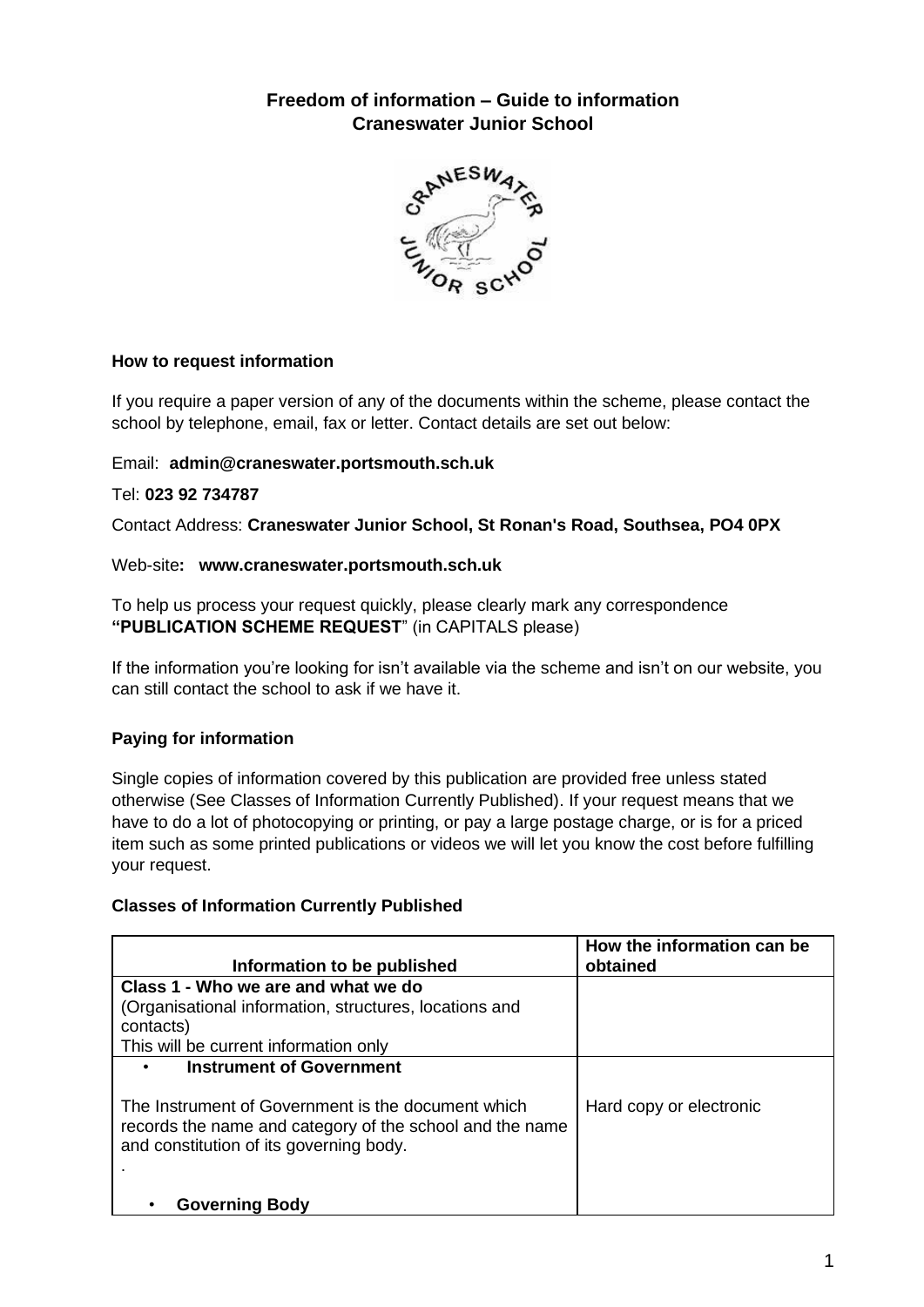| Information to be published                                                                                                                                                                                                         | How the information can be<br>obtained |
|-------------------------------------------------------------------------------------------------------------------------------------------------------------------------------------------------------------------------------------|----------------------------------------|
| The names, and contact details of the governors should be<br>available and the basis on which they have been<br>appointed.                                                                                                          | Web-site, electronic or hard<br>copy   |
| School session times and term dates                                                                                                                                                                                                 | Web-site, electronic or hard           |
| Details of school session times and dates of school terms<br>and holidays.                                                                                                                                                          | copy                                   |
| <b>Location and contact information</b>                                                                                                                                                                                             |                                        |
| The address, telephone number and website for the school<br>together with the names of key personnel.                                                                                                                               | Web-site, electronic or hard<br>copy   |
| Class 2 - What we spend and how we spend it<br>Financial information about projected and actual income<br>and expenditure, procurement, contracts and financial<br>audit.<br>Current and previous two financial years as a minimum. |                                        |
| Annual budget plan and financial statements                                                                                                                                                                                         | Hard copy or electronic                |
| Details of the Individual Schools Budget distributed by the<br>Local Authority and the school's annual income and<br>expenditure returns.                                                                                           |                                        |
| <b>Capital funding</b>                                                                                                                                                                                                              |                                        |
| Details of the capital funding allocated to the school<br>together with information on related building projects and<br>other capital projects.                                                                                     | Hard copy or electronic                |
| <b>Additional Funding</b>                                                                                                                                                                                                           |                                        |
| Income generation schemes and other sources of funding.                                                                                                                                                                             | Hard copy or electronic                |
| <b>Procurement and contracts</b>                                                                                                                                                                                                    |                                        |
| Details of procedures used for the acquisition of goods and<br>services. Details of contracts that have gone through a<br>formal tendering process.                                                                                 | Hard copy or electronic                |
| Pay policy                                                                                                                                                                                                                          |                                        |
| The statement of the school's policy and procedures<br>regarding teachers' pay.                                                                                                                                                     | Hard copy or electronic                |
| <b>Staffing and grading structure</b>                                                                                                                                                                                               |                                        |
| <b>Governors' allowances</b>                                                                                                                                                                                                        | Hard copy or electronic                |
| Details of allowances and expenses that can be claimed or<br>incurred.                                                                                                                                                              | Hard copy or electronic                |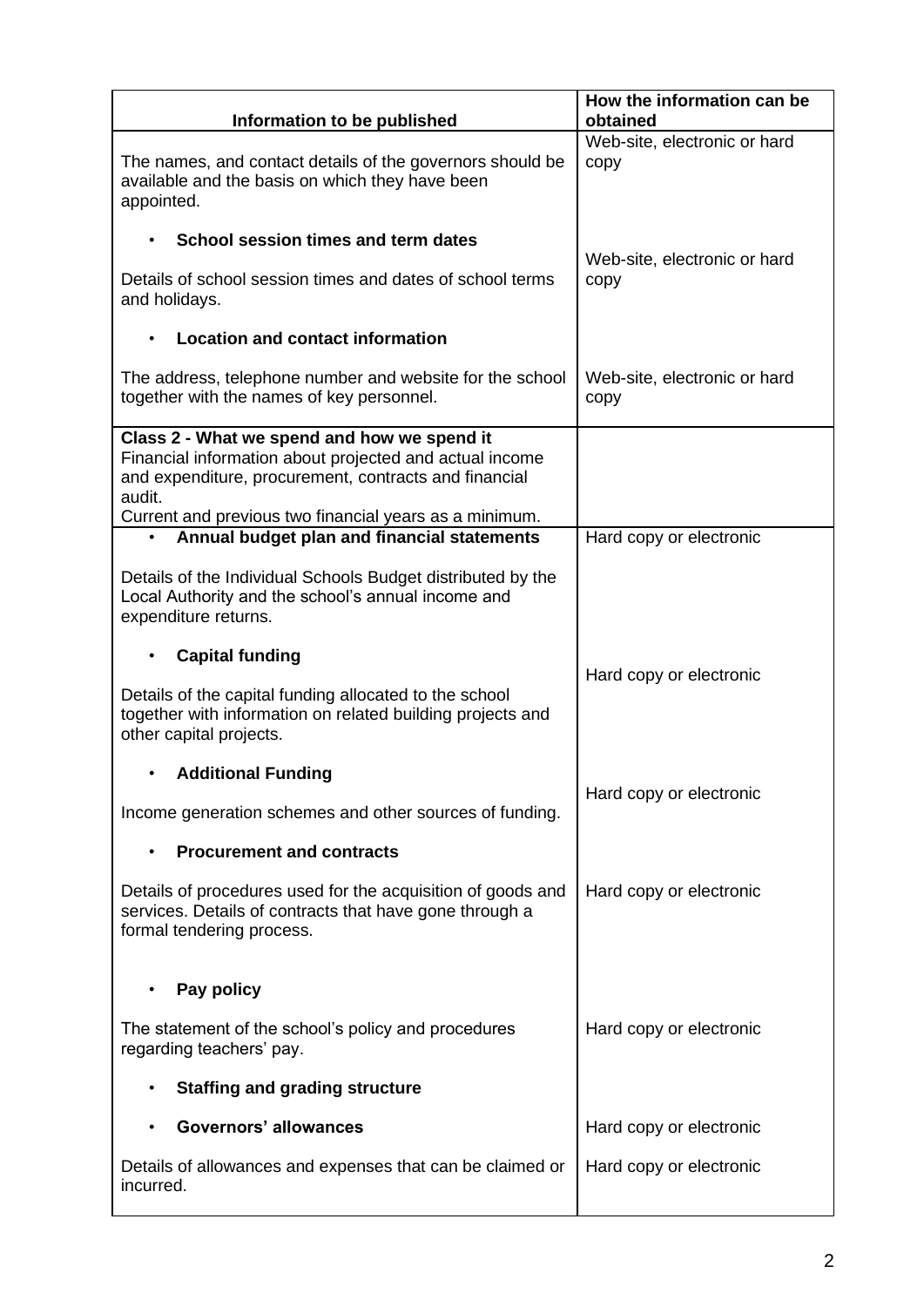|                                                                                                                                                                                                                                                                                                                                                                                           | How the information can be<br>obtained |
|-------------------------------------------------------------------------------------------------------------------------------------------------------------------------------------------------------------------------------------------------------------------------------------------------------------------------------------------------------------------------------------------|----------------------------------------|
| Information to be published<br>Class 3 - What our priorities are and how we are doing                                                                                                                                                                                                                                                                                                     |                                        |
| Strategies and plans, performance indicators, audits,                                                                                                                                                                                                                                                                                                                                     |                                        |
| inspections and reviews.                                                                                                                                                                                                                                                                                                                                                                  |                                        |
| Current information as a minimum                                                                                                                                                                                                                                                                                                                                                          |                                        |
| B                                                                                                                                                                                                                                                                                                                                                                                         |                                        |
| <b>School profile</b>                                                                                                                                                                                                                                                                                                                                                                     | Hard copy or electronic                |
| Government-supplied performance data<br>Latest Ofsted report<br>The required narrative sections covering areas<br>such as: successes during the year; areas of<br>improvement; efforts to meet the individual needs of<br>every child; pupil's health, safety and support; post-<br>Ofsted action plan; and links with parents and the<br>community                                       |                                        |
| Performance management information                                                                                                                                                                                                                                                                                                                                                        | Hard copy or electronic                |
| Performance management policy and procedures adopted<br>by the governing body.                                                                                                                                                                                                                                                                                                            |                                        |
| <b>Schools future plans</b>                                                                                                                                                                                                                                                                                                                                                               | Hard copy or electronic                |
| Any major proposals for the future of the school involving,<br>for example, consultation or a change in school status.                                                                                                                                                                                                                                                                    |                                        |
| <b>Child protection/Safeguarding</b>                                                                                                                                                                                                                                                                                                                                                      |                                        |
| The policies and procedures that are in place to ensure<br>that functions are exercised with a view to safeguarding<br>and promoting the welfare of children in compliance with<br>any guidance issued by the Secretary of State.                                                                                                                                                         | Hardcopy, electronic or website        |
| Class 4 - How we make decisions                                                                                                                                                                                                                                                                                                                                                           |                                        |
| Decision-making processes and records of decisions.<br>Current and previous three years as a minimum.                                                                                                                                                                                                                                                                                     |                                        |
| <b>Admissions policy / decisions</b>                                                                                                                                                                                                                                                                                                                                                      | Web-site, electronic or hard<br>copy   |
| The school's admission arrangements and procedures,<br>together with information about the right of appeal.<br>Individual admission decisions would not be expected to<br>be published, but information on application<br>numbers/patterns of successful applicants (including<br>criteria on which applications were successful) should<br>be if this information is held by the school. |                                        |
| Minutes of meetings of the Governing body                                                                                                                                                                                                                                                                                                                                                 |                                        |
| Minutes, agendas and papers considered at such<br>meetings should be published as soon as practicable,                                                                                                                                                                                                                                                                                    | Hard copy or electronic                |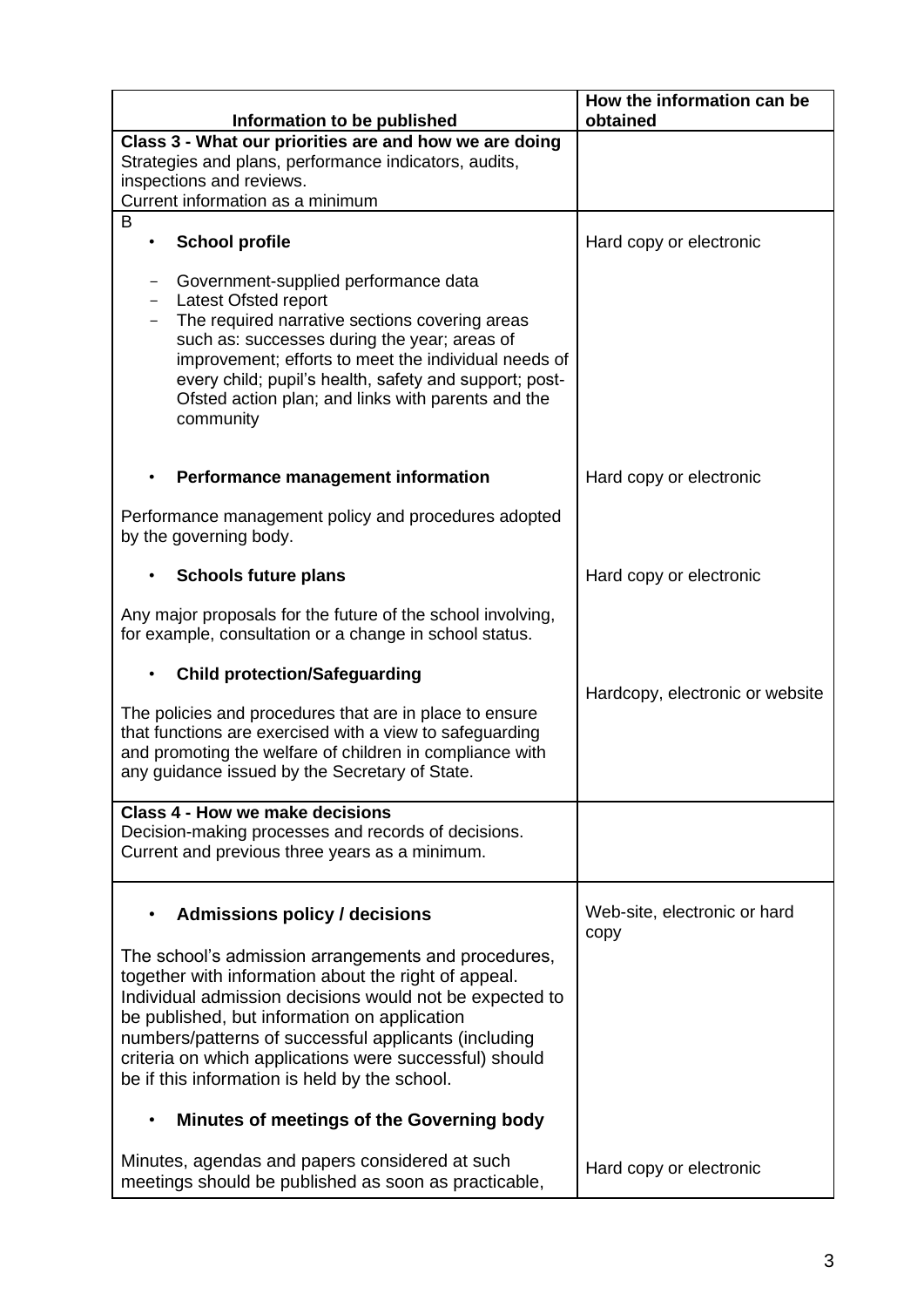| Information to be published                                                                                                                                                                                                                                                                                                                                                                                                   | How the information can be<br>obtained |
|-------------------------------------------------------------------------------------------------------------------------------------------------------------------------------------------------------------------------------------------------------------------------------------------------------------------------------------------------------------------------------------------------------------------------------|----------------------------------------|
| with the exception of information that is properly<br>considered to be private to the meeting                                                                                                                                                                                                                                                                                                                                 |                                        |
| <b>Class 5 - Our policies and procedures</b><br>Current written protocols, policies and procedures for<br>delivering our services and responsibilities.<br>Current information only.                                                                                                                                                                                                                                          |                                        |
| <b>School policies</b><br>$\bullet$                                                                                                                                                                                                                                                                                                                                                                                           | Web-site, electronic or hard<br>copy   |
| This will include school policies and procedures together<br>with other information related to the school such as<br>charging and remissions policy, health and safety and<br>risk assessment, complaints procedure, staff conduct<br>policy, discipline and grievance policies, pay policy,<br>staffing structure implementation plan. It will also include<br>policies and procedures for handling information<br>requests. |                                        |
| <b>Pupil and Curriculum policies</b><br>٠                                                                                                                                                                                                                                                                                                                                                                                     |                                        |
| This will include such policies as, sex education, special<br>needs and disabilities, accessibility, race equality,<br>collective worship, and pupil discipline.                                                                                                                                                                                                                                                              | Web-site, electronic, or<br>hardcopy   |
| Records management and personal data<br>policies                                                                                                                                                                                                                                                                                                                                                                              | Hard copy or electronic                |
| This will include information security policies, records<br>retention, destruction and archive policies, and data<br>protection (including data sharing) policies.                                                                                                                                                                                                                                                            |                                        |
| <b>Equality and diversity</b><br>$\bullet$                                                                                                                                                                                                                                                                                                                                                                                    | Web-site, electronic, or<br>hardcopy   |
| This will also include policies, schemes, statements,<br>procedures and guidelines relating to equal<br>opportunities.                                                                                                                                                                                                                                                                                                        |                                        |
| Policies and procedures for the recruitment of<br>$\bullet$<br>staff                                                                                                                                                                                                                                                                                                                                                          | Hard copy or electronic                |
| If vacancies are advertised as part of recruitment<br>policies, details of current vacancies will be readily<br>available.                                                                                                                                                                                                                                                                                                    |                                        |
| <b>Charging regimes and policies</b>                                                                                                                                                                                                                                                                                                                                                                                          | Web-site, electronic, or<br>hardcopy   |